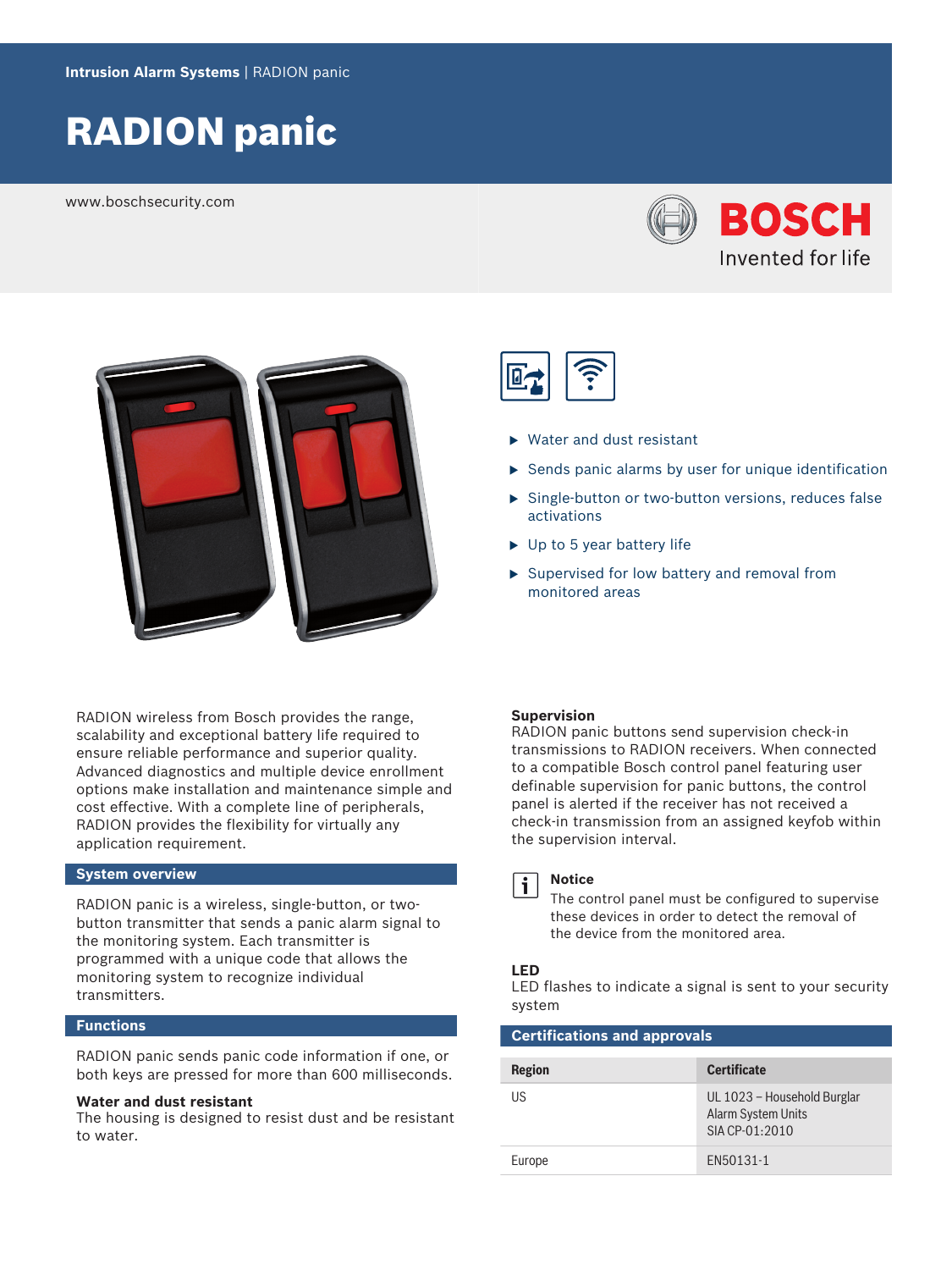#### **2** | RADION panic

| <b>Region</b> | <b>Certification</b> |                                                                                       |
|---------------|----------------------|---------------------------------------------------------------------------------------|
| Australia     | <b>RCM</b>           | TREKE-FB. REKE-FBS. REKE-TB. REKE-<br>TBS, RFPB-TB, RFPB-SB1                          |
| Europe        | CF.                  | EMC. LVD. R&TTE. RoHS [RFKF-FB.<br>RFKF-FBS, RFKF-TB, RFKF-TBS, RFPB-<br>TB. RFPB-SB1 |
| USA           | <b>FCC</b>           | Part 15 Security/Remote Control Trans-<br>mitter 433.42 MHZ [433.42 MHZ]              |
| Canada        | IC.                  | 1249A-RWSSFT [-A model numbers]                                                       |
| <b>Brazil</b> | ANATEL               | 4278-13-1855 [RFPB-SB-A; RFPB-TB-<br>A: RFKF-TB-AI                                    |

#### **Installation/configuration notes**

#### **Recommended Batteries**

The following battery types are recommended for correct operation of your keyfob: Duracell DL2032, Varta CR2032, or Panasonic CR2032.

#### **Parts included**

| <b>Quantity</b> | <b>Component</b>                   |
|-----------------|------------------------------------|
|                 | Panic button                       |
|                 | Lithium battery (CR2032) coin-cell |
|                 | Installation guide                 |

### **Technical specifications**

#### **Properties**

| <b>Dimensions</b> | 63.7 mm x 35.5 mm x 13.0 mm                               |
|-------------------|-----------------------------------------------------------|
|                   | $(2.51 \text{ in x } 1.40 \text{ in x } 0.51 \text{ in})$ |

#### **Power**

| Power/Voltage | One CR2032 Lithium battery, 3<br>VDC. |
|---------------|---------------------------------------|
| Battery Life  | Up to 5 years                         |
|               |                                       |

#### **Environmental Considerations**

| Temperature       | Functional range: $-10^{\circ}$ C to $+49^{\circ}$<br>$(+14^{\circ}$ F to +120 $^{\circ}$ F)<br>UL only: 0°C to +49°C (+32°F to<br>$+120$ F)<br>EN 50130-5 Class II only: $-10^{\circ}$ C<br>to 40°C (+14°F to +104°F |
|-------------------|-----------------------------------------------------------------------------------------------------------------------------------------------------------------------------------------------------------------------|
| Fnvironment       | Complies with EN50130-5 Class<br>$\mathsf{I}$                                                                                                                                                                         |
| Relative Humidity | Up to 93% non-condensing                                                                                                                                                                                              |
| Frequency         | 433.42 MHz                                                                                                                                                                                                            |
| Use               | Intended for indoor use.                                                                                                                                                                                              |
|                   |                                                                                                                                                                                                                       |

#### **Compatibility**

| <b>Receivers</b> | B810 (compatible with RFPB-SB- |
|------------------|--------------------------------|
|                  | A, and RFPB-TB-A only)         |
|                  | RFRC-OPT (compatible with      |
|                  | RFPB and RFPB-TB only)         |
|                  |                                |

#### **Trademarks**

All hardware and software product names used in this document are likely to be registered trademarks and must be treated accordingly.

#### **Ordering information**

#### **RFPB-SB (433.42 MHz)**

Wireless, single-button panic. For use in Europe, Africa, and Australia. Order number **RFPB-SB**

#### **RFPB-SB-A (433.42 MHz)**

Wireless, single-button panic. For use in North and South America. Order number **RFPB-SB-A**

### **RFPB-SB-CHI (433.42 MHz)**

Wireless, single-button panic. For use in China only. Order number **RFPB-SB-CHI**

#### **RFPB-TB (433.42 MHz)**

Wireless, two-button panic. For use in Europe, Africa, and Australia. Order number **RFPB-TB**

#### **RFPB-TB-A (433.42 MHz)**

Wireless, two-button panic fob. For use in North and South America. Order number **RFPB-TB-A**

#### **RFPB-TB-CHI (433.42 MHz)**

Wireless, two-button panic. For use in China only. Order number **RFPB-TB-CHI**

#### **Accessories**

#### **RADION beltclip**

Belt clip for the RADION panic and keyfob transmitters. Includes clip-on attachment, 2 screws and secure locking nut, and comes in a 3-pack. Order number **RFAC-BC-3**

#### **RADION lanyard**

Necklace lanyard for the RADION panic and keyfob transmitters. 10 lanyards are individually packed in plastic bags.

Order number **RFAC-LY-10**